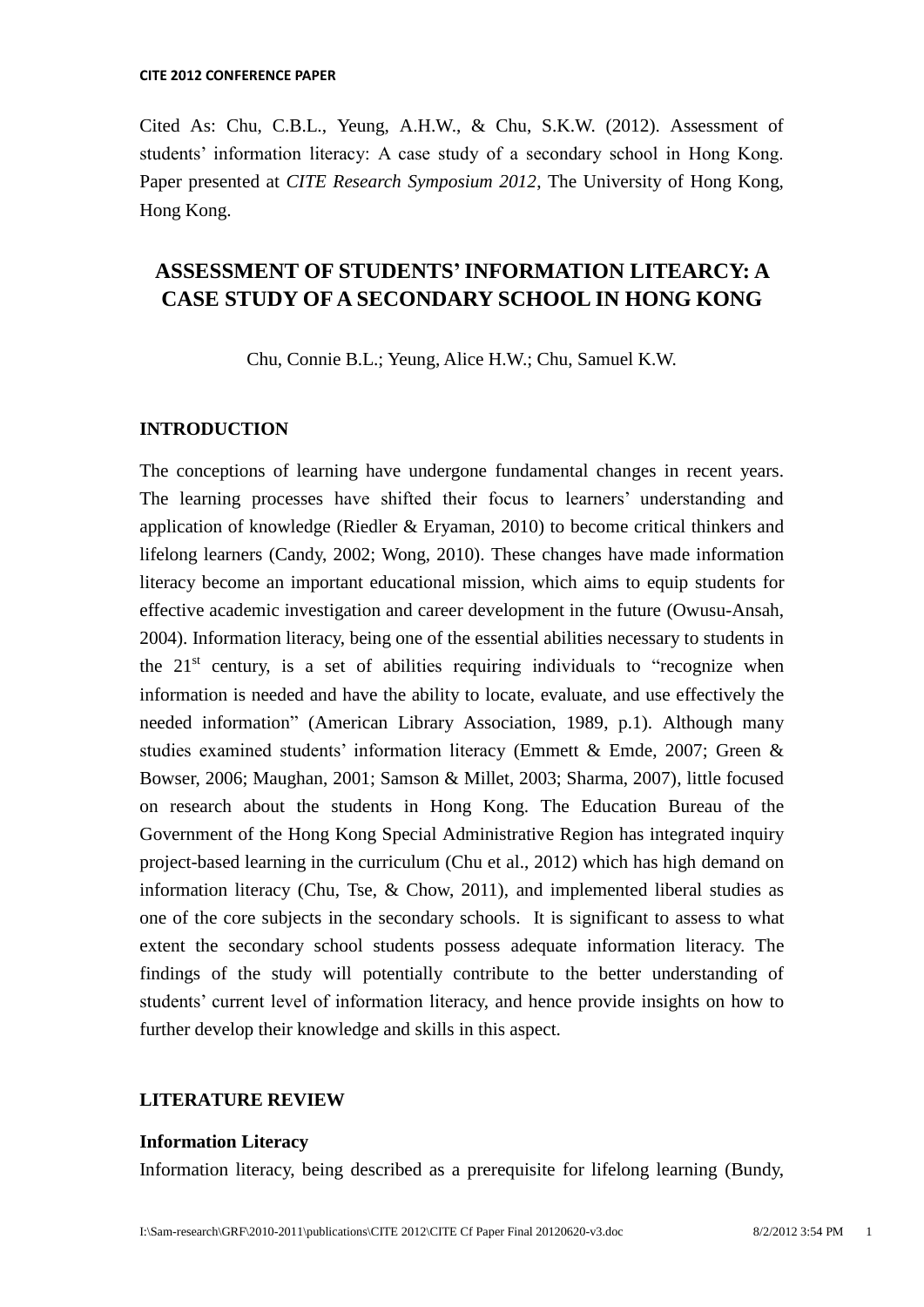2004), has become increasingly significant in teaching and learning. It is summarized as an ability to make efficient and effective use of information resources (Case, 2007; Leckie & Fullerton, 1999). And it is related to having appropriate information behavior (Case, 2007) as well as mastering certain specific skills (Allen, 2007). In recent years, the educators have been advocating the integration of the teaching of information literacy in the curriculum (Kuhlthau, 2004b; Scott & O'Sullivan, 2005). Julien & Barker (2009) claimed that students who mastered advanced information literacy had better performance in their academic result. However, several research projects showed that students from primary to postgraduate levels were lack of competence in information literacy (Branch, 2003; Chu, 2009; Chu & Law, 2005, 2007; Schacter, Chung, & Dorr, 1998).

#### **Information Literacy Assessment**

Assessment of students" information literacy has become necessary as it narrows the gap between the information literacy curriculum and actual teaching practice, learning and assessment (Johnston & Webber, 2003). There have been a wide range of methods to assess information literacy. Multiple choice questionnaire (Houlson, 2007; Riddle & Hartman, 2000; Samson & Millet, 2003) is the most popular assessment method adopted by the researchers (Walsh, 2009). Other methods include analysis of bibliographies (Green & Bowser, 2006), quiz and test (Emmett & Emde, 2007), selfassessment (Maughan, 2001), portfolio (Sharma, 2007), essay (Nutefall, 2005), observation (Dunn, 2002), simulation (Roberts, 2004) and final grades (Samson & Granath, 2004). Some of the research projects have adopted a mixed methods research design (Samson & Granath, 2004). Walsh (2009) claimed that the fundamental decision of assessment tools design depended on balancing the information needs and accurately assessing the varied transferable skills.

Some researchers have employed different theoretical framework to assess different aspects of students" information literacy. Lindauer (2004) argued that we had to look into three areas for assessment and improvement: learning environment, information literacy program components and student learning outcomes. Oakleaf (2009) demonstrated that an information literacy instruction assessment cycle served as a conceptual framework was effective to guide and diagnose information literacy. But more importantly many projects have adopted ACRL (Association of College and Research Libraries, 2000) and TRAILS (Tool for Real-time Assessment of Information Literacy Skills) (2004) as standards to do information literacy assessment for higher education students and high school students respectively (Burhanna & Jensen, 2006; Emmett & Emde, 2007; Ferguson, Neely, & Sullivan, 2006; Schloman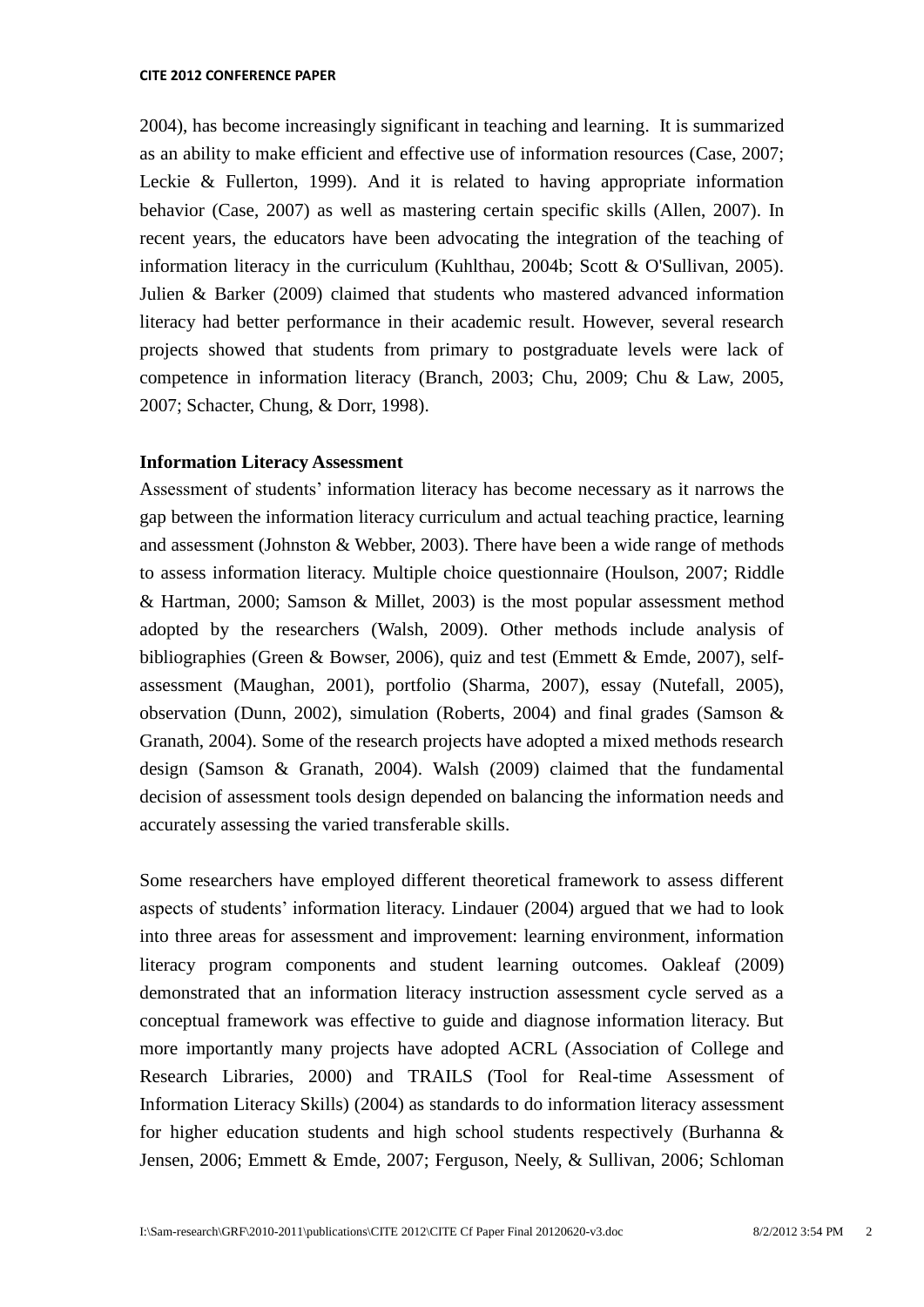& Gedeon, 2007) to show the reliability and validity of the methods. The results of the assessments are significant to provide empirical evidence to educators to identify the students" current level of information literacy and are applicable to the enhancement of information literacy instruction design and pedagogical approach (Dunaway & Orblych, 2011; Oakleaf, 2009).

## **Inquiry Project-based Learning**

Inquiry project-based learning has become a new focus in the pedagogical approach in education. It emphasizes critical thinking and questioning and in-depth project research adopted through inquiry-based learning (Harada & Yoshina, 2004). Several research projects showed that this approach had more effective learning outcomes than traditional learning approach (Guthrie et al., 2004; Hmelo-Silver, Duncan, & Chinn, 2007; Langer, 2001; Lynch, Kuipers, Pyke, & Szesze, 2005; Wu & Tsai, 2005). And the demand for information literacy in inquiry project-based learning is high (Chu, Tse, & Chow, 2011).

The Education Bureau of the Government of the Hong Kong Special Administrative Region has implemented liberal studies in the secondary schools since 2009, and integrated inquiry project-based learning in the curriculum (Curriculum Development Council, 2001). An Information Literacy Framework for Hong Kong Students (IL Framework) has been outlined which aims to enable students to master information literacy; become a reflective learner and independent learner for lifelong learning; and empower student having autonomy and social responsibility (Education and Manpower Bureau, 2005). The senior secondary school students have to complete their liberal studies projects for school-based assessment in the Hong Kong Diploma of Secondary Education Examination. Therefore it is deemed essential for students to acquire information literacy from junior level for better preparation.

# **THEORETICAL FRAMEWORK**

In this study, TRAILS is applied and related to Kuhlthau"s Information Search Process (ISP) and Information Literacy Framework for Hong Kong Students (IL Framework) (Education and Manpower Bureau, 2005) to form a theoretical framework to assess students' information literacy. The belief introduction is as follows:

## **TRAILS**

TRAILS (2004) is an online assessment tool for information literacy. It adopts multiple-choice questions to measure high school students" information literacy competencies based on the Ohio Academic Content Standards and Information Power: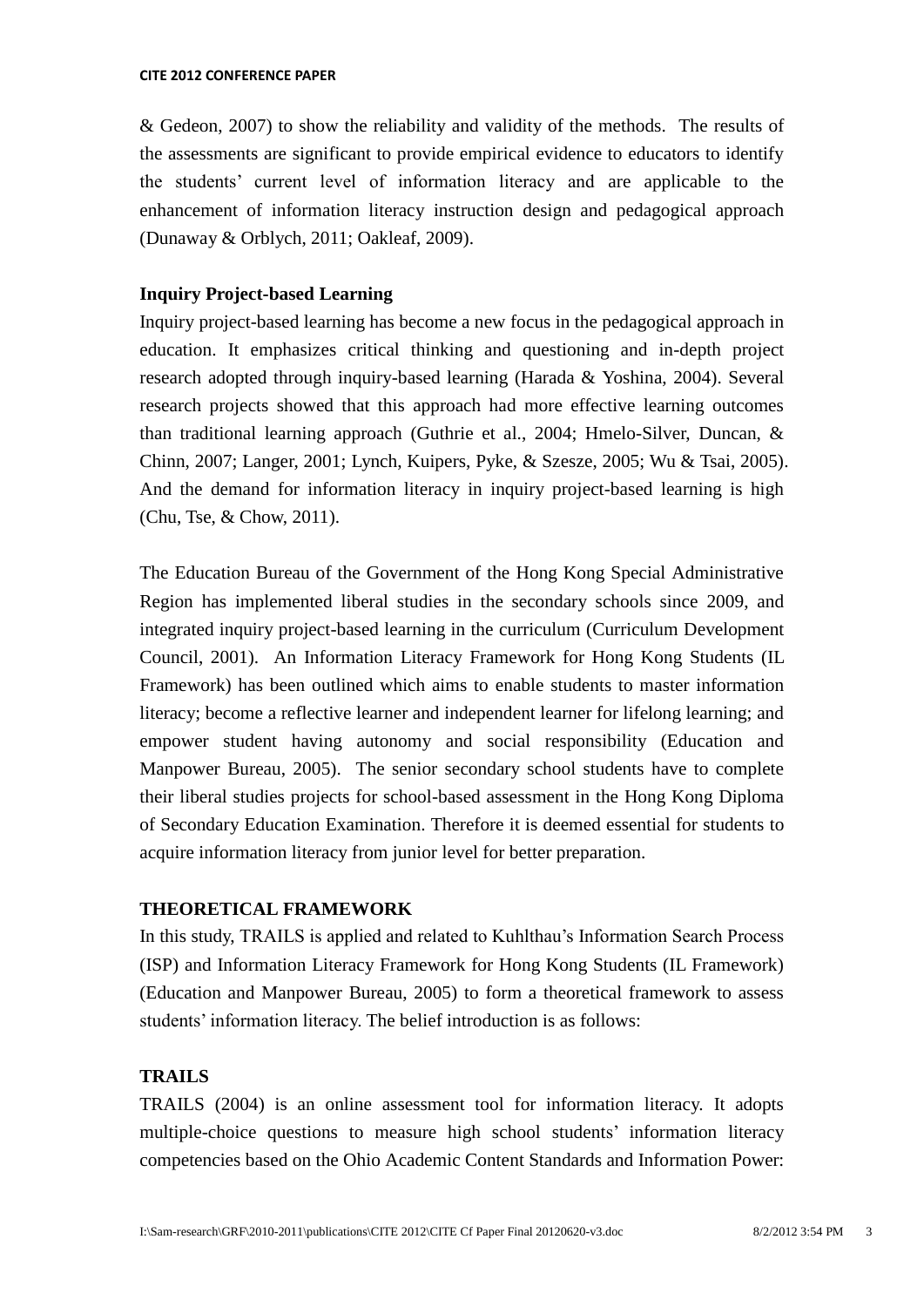Building Partnerships for Learning (Schloman & Gedeon, 2007). There are five main aspects of TRAILS: (a) develop topics, (b) identify potential sources, (c) develop, use, revise search strategies, (d) evaluate sources and information, and (e) recognize the use of information ethically.

## **Information Search Process**

Information Search Process (ISP) (Kuhlthau, 2004a) refers to the action and process by which information is searched through six stages: initiation, selection, exploration, formulation, collection and presentation with the reactions of three tasks: feelings (affective), thoughts (cognitive), and actions (physical), as well as the zones of intervention (see Figure 1). It does not focus on search techniques but highlight the change of the state of mind from uncertainty to clarity and increased interest. With the guidance and assistance provided by the educators in the zones of intervention, the students can accomplish their tasks with better performance.

Figure 1: Information Search Process (Kuhlthau, 2004a)



## **Information Literacy Framework for Hong Kong Students**

Information Literacy Framework for Hong Kong (IL Framework) (Education and Manpower Bureau, 2005) outlines the rationale of the information literacy development in primary and secondary schools of Hong Kong and provides a conceptual model about information literacy emphasizing four dimensions: cognitive, meta-cognitive, affective, and socio-cultural under the circumstances of globalization, knowledge society and digital culture (see Figure 2). The four dimensions can be mapped with 31 indicators to show the anticipated students' learning outcomes in four levels. The first level equals to the stage of Primary One to Three; the second level is the stage of Primary Four to Six; the third level is the stage of Secondary One to Three; and the fourth level is the stage of Secondary Four and above.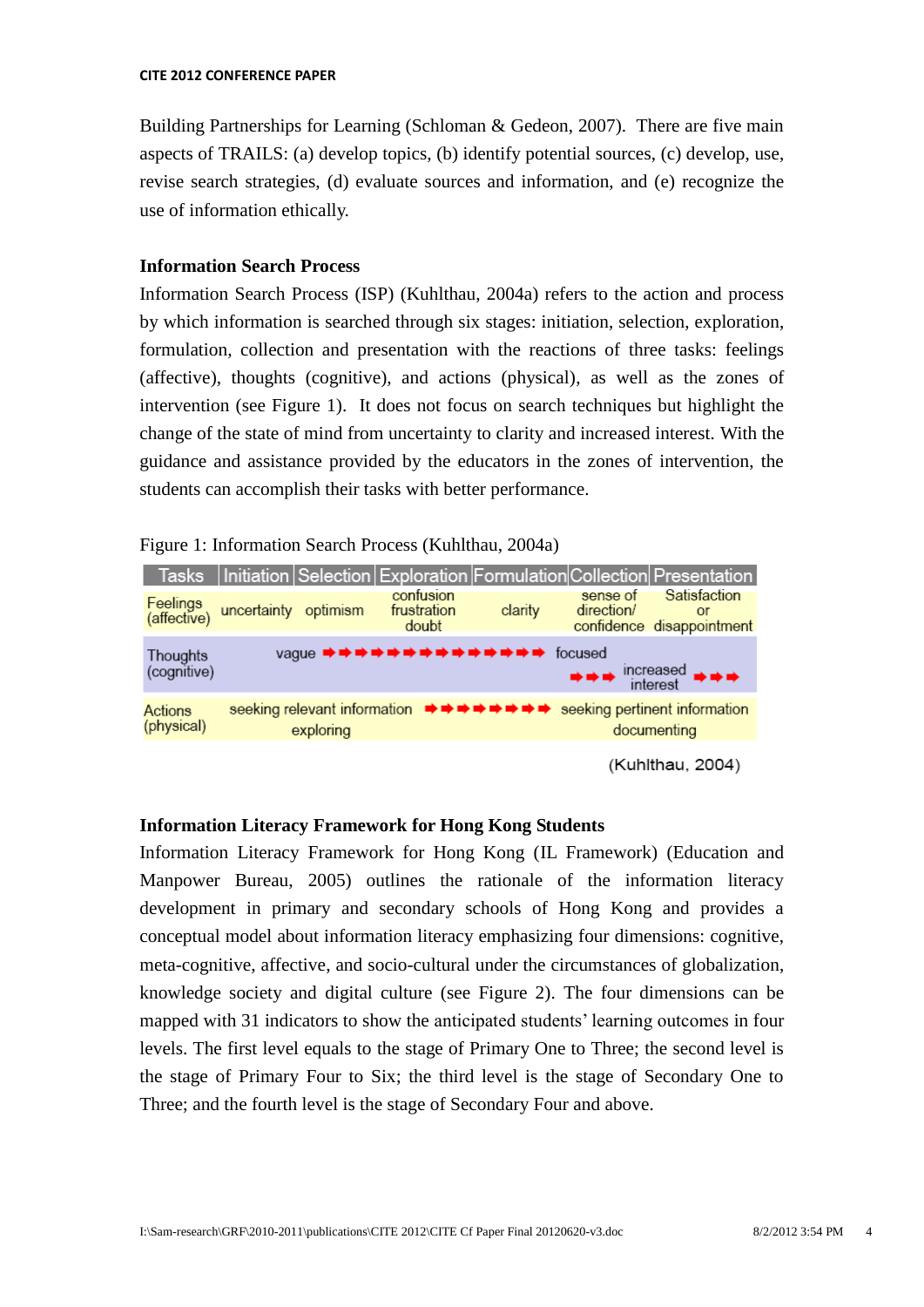

Figure 2: Information Literacy Framework (Education and Manpower Bureau, 2005)

To simplify the theoretical frameworks, the five aspects of TRAILS represent the stages of the process, the tasks of ISP and dimensions of IL Framework are integrated as five behavioral factors: 'affective feeling' means attitude, feeling, motivation and values generated during the ISP; 'cognitive thoughts' represents applying the located information in problem solving; "meta-cognitive" means showing the ability being a reflective learner and project planner; "physical action" is actual actions done across the ISP; and "socio-cultural" means sharing knowledge with other, and taking social responsibility during ISP. But it is important to note that the information seeking process is not in a linear format. It is in a cyclic format. This framework is applied in this study to assess and diagnose students' information literacy in the context of their inquiry group project-based learning. It is shown in Figure 3.

Figure 3: The Theoretical Framework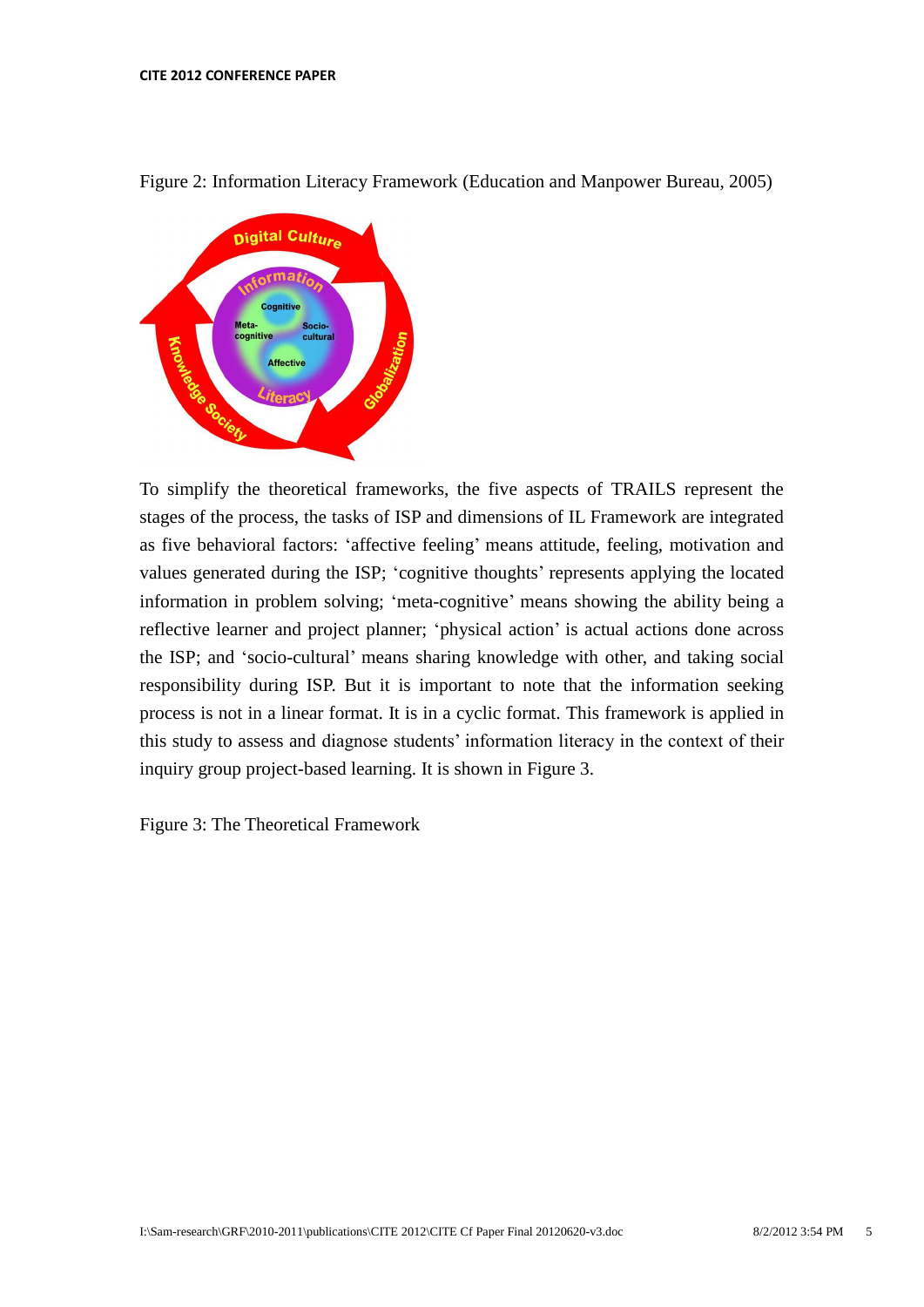#### **CITE 2012 CONFERENCE PAPER**



## **METHODOLOGY**

This study adopted a mixed methods research design, combining both quantitative and qualitative methods. The research included survey, interviews and document analysis of students" group projects. The study group consists of 176 Secondary One students in the academic year 2010-11 of a local public school in Hong Kong.

To evaluate students" skills in information literacy, an information literacy test with 15 multiple-choice questions set according to TRAILS (2004) was done by 176 students. Their test results were analyzed by SPSS.

Four Face-to-face focus group interviews with 17 students in total, and face-to-face interview with 1 subject teacher were conducted to further document their knowledge and attitude towards information literacy during their inquiry group project-based learning. The content of students and teacher interviews was analyzed by NVivo. The themes of interview questions are:

- 1. Among the five aspects of information literacy of TRAILS, which are the most challenging to students?
- 2. How do students go through Kuhlthau"s information search process (ISP) when undertaking their inquiry group project-based learning?
- 3. What are the factors that have helped the students to equip and enhance their information literacy?
- 4. To what extent are the students able to use information source properly and ethically?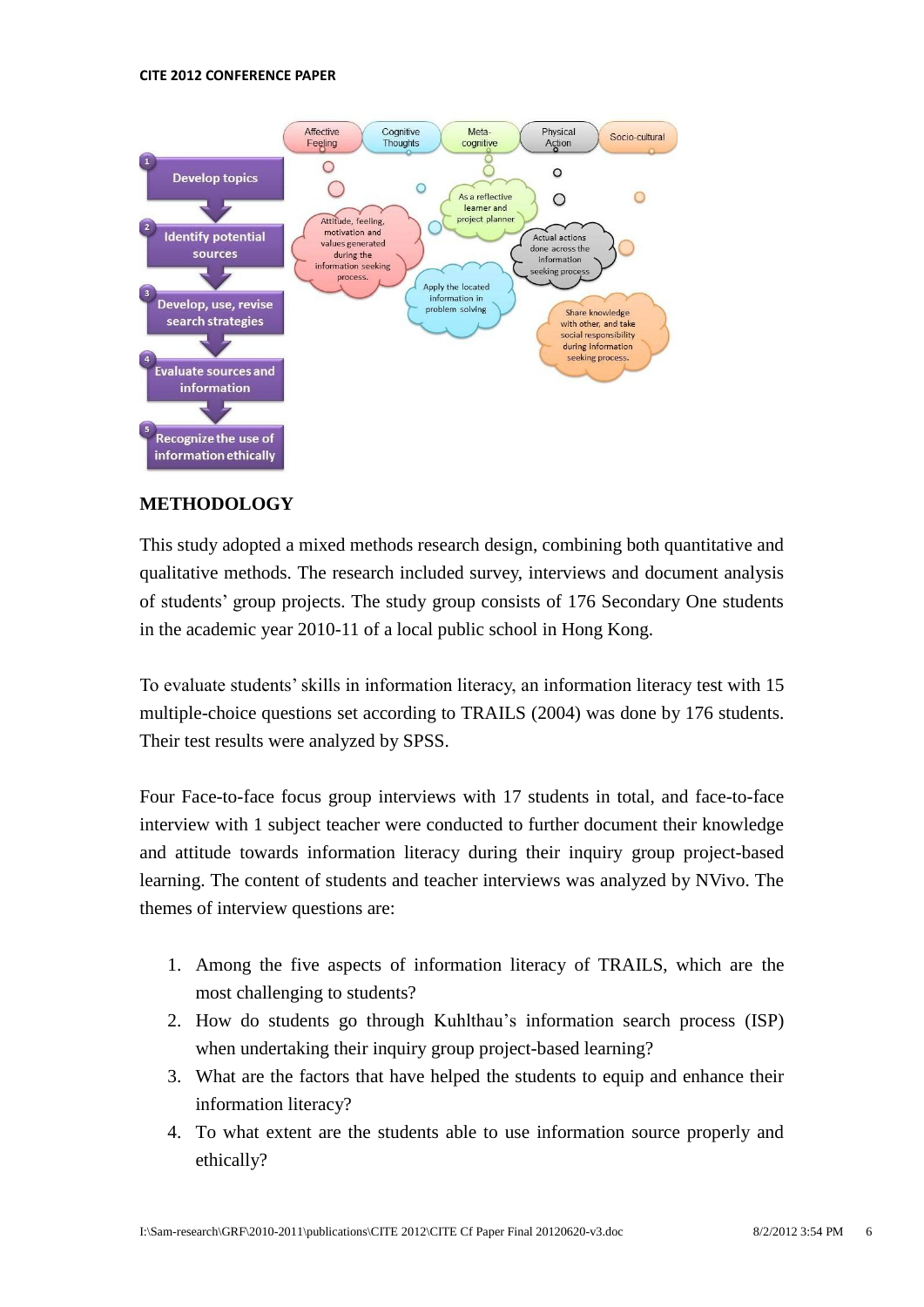To gain better understanding to students" information literacy skills in terms of using the information sources properly and ethically, 15 group projects done by students were examined by Small SEO Tools (SmallSEOTools.com, 2010), which is an online free plagiarism checker supporting both English and Chinese text with uniqueness indicator. As the students' group projects were posted on Google Sites, the accuracy of the uniqueness indicator might be affected. There was a further examination of each project done by the author. Five sections of the group projects were checked: background of study, literature review, design and methodology, findings, data analysis and discussion, conclusion, limitations and suggestions. The results showed how students cited information in their projects and whether they have committed plagiarism.

# **FINDINGS AND DISCUSSION The Students' Learning Outcomes for Information Literacy**

The judgment of students' learning outcomes for information literacy is based on the empirical data of test result, the content analysis of interviews and the examination of group projects. Table 1 showed the results after mapping the majority students" learning outcomes with 31 indicators provided by the IL Framework (Education and Manpower Bureau, 2005). This study found that the students' information literacy was primarily at Level II, which corresponds to the stage of Primary Four to Six. It was one level below the anticipated learning outcomes. This result reflected that the students were lack of competency of information literacy in Level III, which corresponds to the stage of Secondary One to Three. Many students in the interviews explained that they did not have sufficient training in their primary school. They said they did not learn topic development, citation, survey and interview skills when undertaking the projects in primary school level. In fact, the teacher said that they put a lot of effort in the higher secondary level. As a result, it is important to note that the enhancement of information literacy training to students of primary and lower secondary level is significant. It helps strengthen students' basic skills.

In the table, the students got 5 points in Level III. It showed that the students have had progress in the cognitive dimension. The teacher in the interview claimed that the objective of the group projects was to engage students in clarifying topics, sharpening their discussion, hunting for primary source such as interviews and survey, analyze information and present findings. Students' information literacy in the socio-cultural dimension is relatively immature. The students got 2 points in Level I. They said that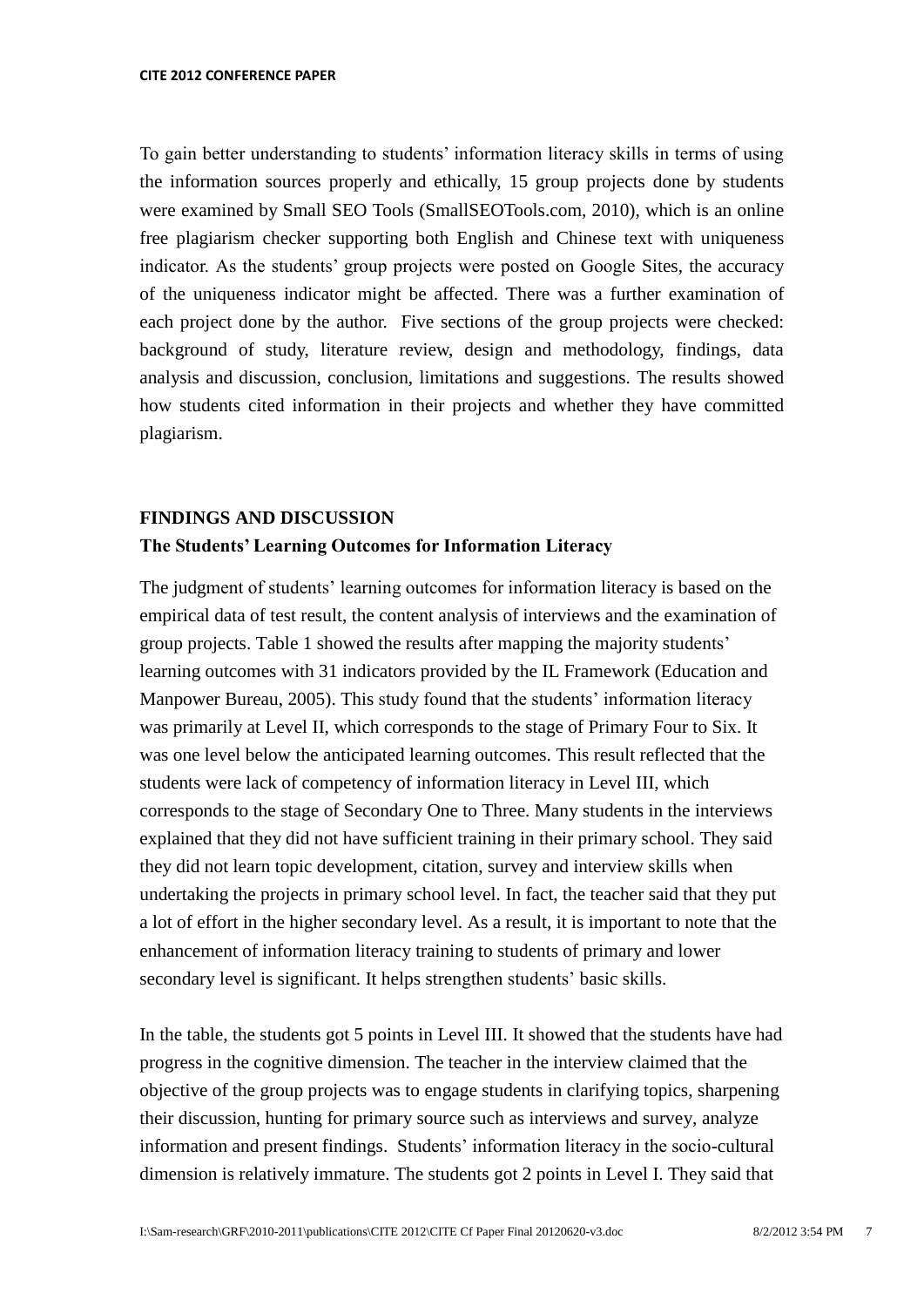they did not share information actively with others due to keen competitions and they found that the citation work was very troublesome and time-consuming. However the teacher said that the students were highly motivated in the inquiry project-based learning.

| Table 1: The result of students' information literacy level after mapping the learning |  |  |
|----------------------------------------------------------------------------------------|--|--|
| outcomes with 31 indicators provided by IL Framework                                   |  |  |

|                   | Level $(P1-3)$   | Level II (P4-6)  | Level III (F1-3) |
|-------------------|------------------|------------------|------------------|
| <b>Dimensions</b> | No. of indicator | No. of indicator | No. of indicator |
| Cognitive         |                  |                  |                  |
| Meta-cognitive    |                  |                  |                  |
| Affective         |                  |                  |                  |
| Socio-cultural    |                  |                  |                  |
| intal             |                  |                  |                  |

### **The Strengths and The Weaknesses of Students' Information Literacy**

Table 2 is the result of the information literacy test. It showed that the students did particularly well in identifying potential sources while they did not do so well in using information responsibly and ethically. In the interviews, the students claimed that they were confident in mastering the search skills; for instance, typing keywords in the search engines provided by the portals of Google and Yahoo. The students said that they seek information primarily through internet rather than from other sources such as books, newspapers due to convenience. They hold a perception that what they found in the internet could be freely used and are reliable. For instances, the students believed that the online Wikipedia was objective so that they always cited information from it. However, as Wikipedia is an instant editable online encyclopedia constructed by any web users, it does not have any guarantee authority supported by scholars and professionals.

The students were weak at using sources responsibly and ethically. For instance, the students did not do well in their information literacy test regarding this aspect and they did not cite properly in their group projects. The students in the interviews claimed that they were unfamiliar to citation. Many of them just posted hyperlinks of their mentioned articles in their projects without providing any proper citation. They did not give acknowledgement to authors when using their images and audio-visual materials. Their behaviour showed that they had inadequate knowledge in using information properly. Both students and teacher claimed that they did not pay much attention to it.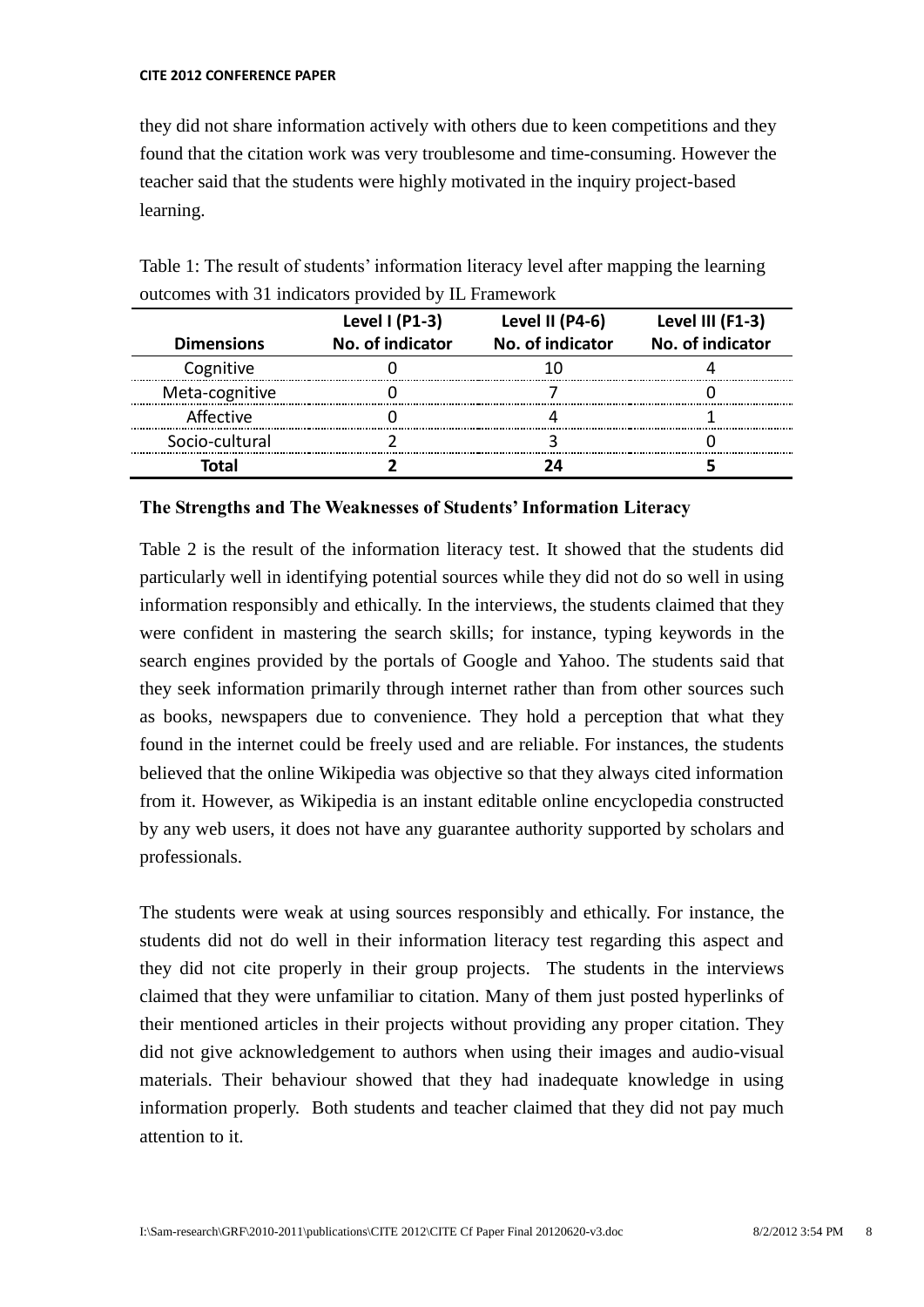| <b>Questions</b> | <b>TRAILS</b>                                                    | <b>Secondary One Students'</b><br>Average | <b>Overall</b><br>Average | Level of<br><b>Strengths</b> |
|------------------|------------------------------------------------------------------|-------------------------------------------|---------------------------|------------------------------|
| Q <sub>1</sub>   | <b>Aspect C: Develop,</b>                                        | 55%                                       | 59%                       | Moderate                     |
| Q2               | Use, and Revise Search                                           | 88%                                       |                           |                              |
| $Q_3$            | Strategies                                                       | 58%                                       |                           |                              |
| Q <sub>4</sub>   |                                                                  | 81%                                       |                           |                              |
| Q <sub>5</sub>   |                                                                  | 13%                                       |                           |                              |
| Q6               | <b>Aspect A: Develop</b>                                         | 60%                                       | 48.6%                     | Weakness                     |
| Q7               | Topic                                                            | 45%                                       |                           |                              |
| Q <sub>8</sub>   |                                                                  | 41%                                       |                           |                              |
| $Q_2^0$          | <b>Aspect B:</b> Identify                                        | 75%                                       | 75.3%                     | Most Strength                |
| Q10              | <b>Potential Sources</b>                                         | 67%                                       |                           |                              |
| Q11              |                                                                  | 84%                                       |                           |                              |
| Q12              | <b>Aspect D: Evaluate</b>                                        | 64%                                       | 63%                       | Strength                     |
| Q13              | Sources and Information                                          | 62%                                       |                           |                              |
| Q14              | <b>Aspect E:</b> Recognize                                       | 53%                                       | 40.5%                     | Most                         |
| Q15              | how to use information<br>responsibly, ethically,<br>and legally | 28%                                       |                           | Weakness                     |

| Table 2: The test results shows the strengths and weaknesses of students' information |  |
|---------------------------------------------------------------------------------------|--|
| literacy                                                                              |  |

# **Information Search Process**

The model of Information Search Process (ISP) (Kuhlthau, 2004a) emphasized that an individual felt uncertainty and confused at the initiation and selection stage while gradually found clarity, focused and increased interest after formulating topic with useful information. The students in this study shared similar experiences as Kuhlthau"s Information Search Process during their inquiry project-based learning.

However, the students seldom seek help from teacher and the teacher seldom approach students. In the interviews, the students said that their priorities of supporters were group mates, teacher, parents and then finally librarian. This study reflected that the zones of intervention took part by the teacher and librarian of the school was inadequate. The zone of intervention is a concept proposed by Kuhlthau to ensure that the information professional such as librarian and teacher can involve in different stages to provide support to the students such as helping them develop topics, find relevant information and so on. The teachers and librarians can play important role in the students' information seeking process.

The teacher claimed that his main concern towards students' projects was the progress rather than students" emotional matter. In fact, both students and teacher in the interview claimed that their communication frequency was not abundant. And there was no collaboration in the curriculum between the subject teacher and librarian. The role of the librarian was entirely unclear and hidden.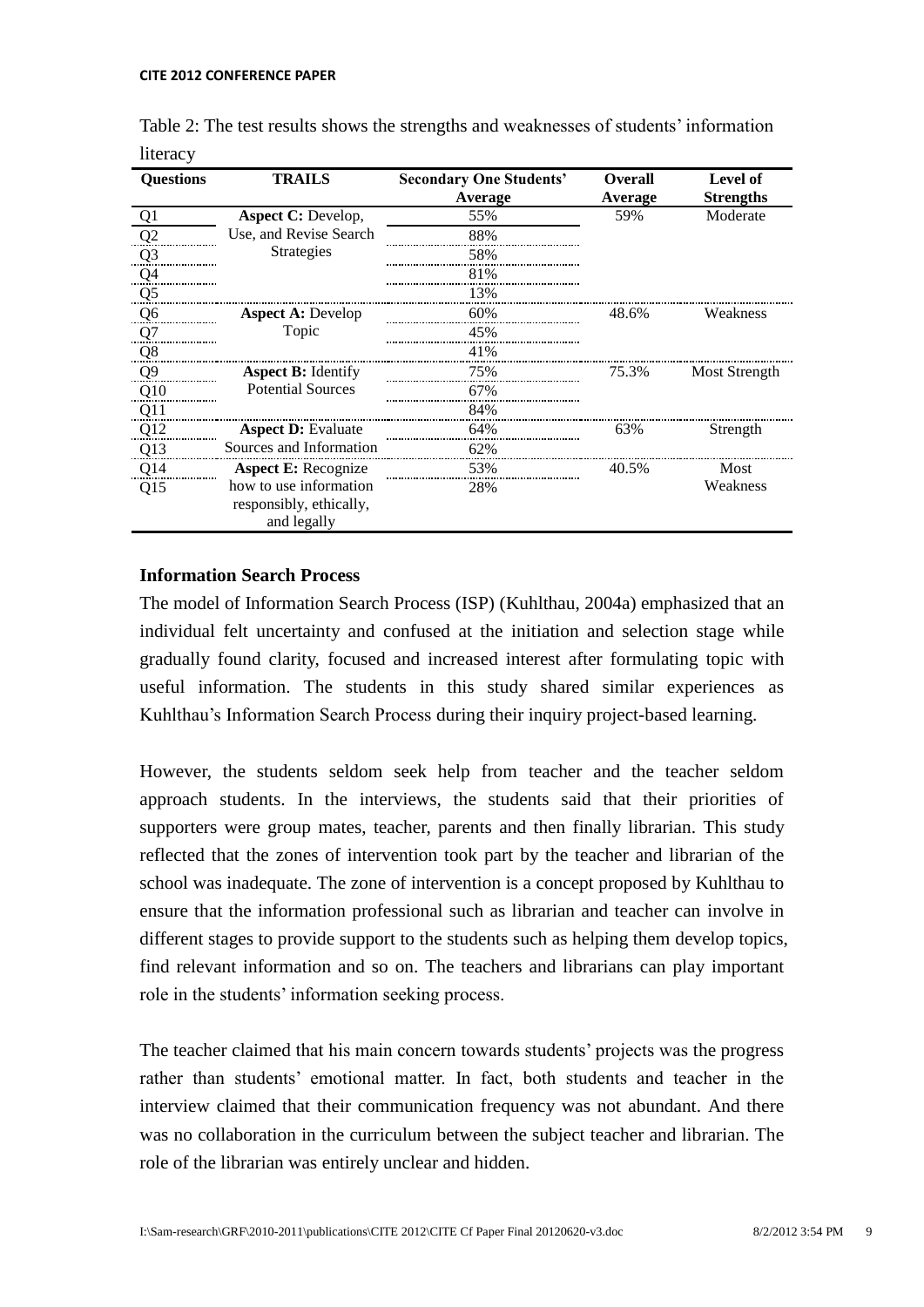#### **Information Literacy Enhancement**

This study found that there were much room to enhance students" information literacy. In the interview, the students claimed that they learned a lot about WiseNews and the social bookmarking web service Delicious in Secondary One in the academic year 2010-2011, and citation and searching truncation after attending the instruction class conducted in Secondary Two in the academic year 2011-2012. The students said they would apply their newly equipped information literacy skills to complete their Secondary Two group projects. The teacher said that the instruction class was insufficient because of the lack of teaching hours for training and practice, and he believed that the educators should sow seeds when students started doing projects in their primary schools. The students also complained that the school library was small, the books were old, the opening hours of library and computer lab were short, facilities were inadequate, and WiseNews which installed in school was unable to access at home. The collaborative teaching in the curriculum has positive impact to the learning process of the students (Chu, Tse, & Chow, 2011). This study reflected that there was an opportunity for the school principal to re-allocate library resources to enhance students" information literacy. For instances, the ways of improvement include enhancing information literacy training, strengthening the role of the librarian and having more collaboration between subject teacher and librarian, and providing more library resources to support students" project such as longer library opening hours and upgrading computer facilities.

#### **Using Source Properly and Ethically**

Using source properly and ethically is the weakest skill of the students towards information literacy. Table 3 is the result of the actual practices of using information found in 15 students" group projects. Eleven of them have offended different degree of plagiarism, for instances they copied others" works in terms of text, images and both. The students to a certain extent are allowed copying others" works to support their view points, but they have to give acknowledgement to the original authors. The proper ways are to have identified quoted materials, provide sources clearly and immediately after the quoted materials. The sources should list the name(s) of the authors(s), the title, the date of publication and the page reference (The University of Hong Kong, 2002). The teacher explained that the students did not understand what plagiarism was and they were lack of training. He found that the students, who are not fluent in the language used to do the work, were prone to have a habit to copy useful information and graphics from blogs and websites to complete their assignments. The students in the interviews said that they found citation was very troublesome and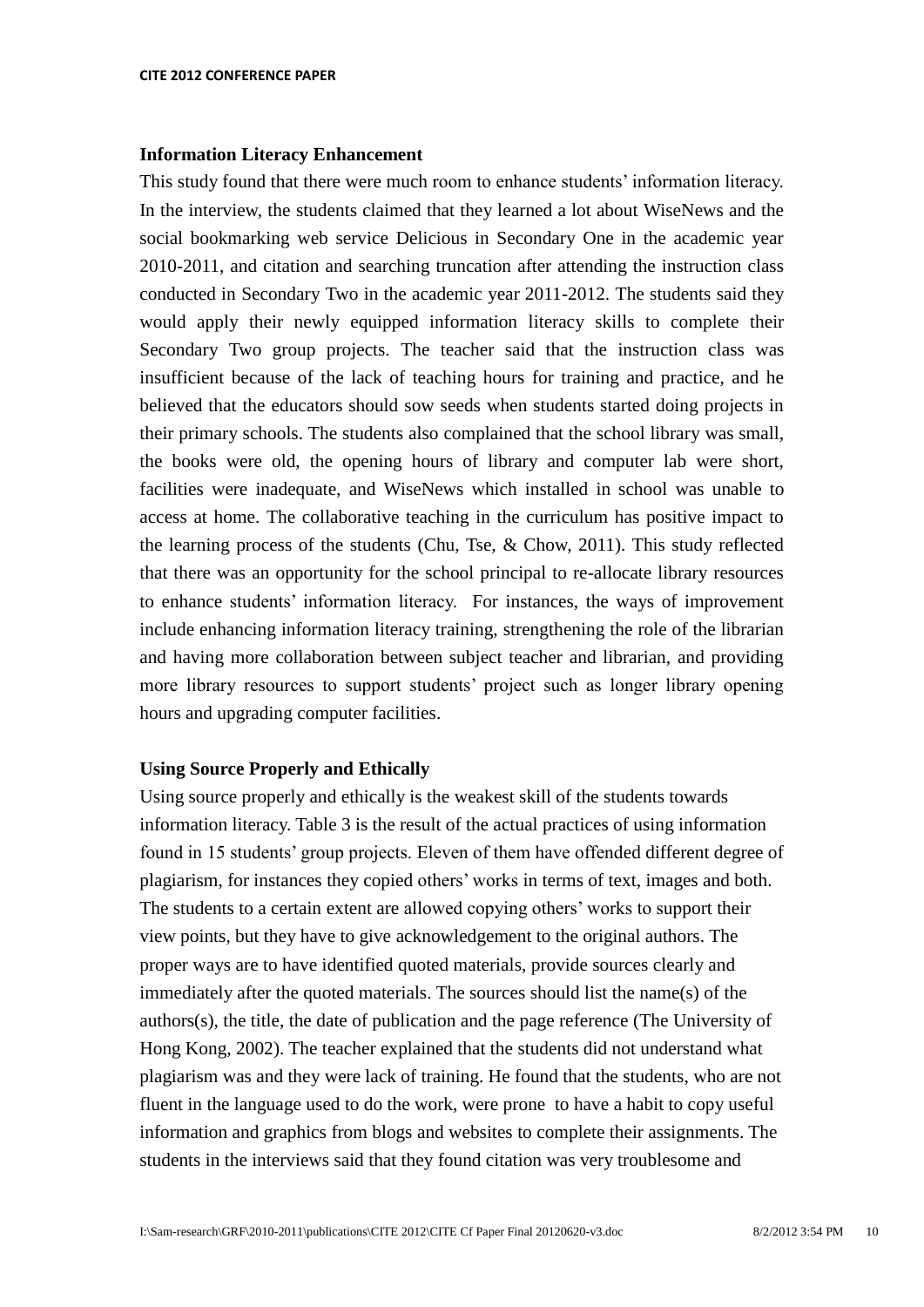time-consuming, and citation seemed to be not a compulsory work required by the teacher. However they said they were eager to learn. Therefore the educators have to increase students" awareness and knowledge of plagiarism.

Table 3: Summary of the actual practice of using information in 15 group projects

| Use Information Behaviour                                                | No. of Occasions |
|--------------------------------------------------------------------------|------------------|
| No copying others' works                                                 |                  |
| Copying others' works in text without proper citation                    |                  |
| Copying others' works in audio and visual materials like image, graphic, |                  |
| audio and video materials without proper citation                        |                  |
| Copying others' work in both text, audio and visual materials without    |                  |
| proper citation                                                          |                  |

# **LIMITATIONS**

The sample of this study is only one public secondary school, her subject teacher and 176 Secondary One students in the academic year of 2010-11. They might not be generalized to represent other schools and students in Hong Kong. A further research to cover more secondary schools and students is highly recommended. In this study, the data was collected through survey, interviews, and students" group projects. There might be possible to have memory failure and subjective measurement. And this study is focused on the overview of the students" information literacy in terms of the learning outcomes, the strengths and the weaknesses, and the information search process. Other in-depth investigations for instances the plagiarism issue of the secondary school students, the empowerment of students' information literacy after the instructional and training classes might be examined.

# **CONCLUSION**

There are some significant findings in this study. Firstly, the students' information literacy was primarily at Level II, which corresponds to the stage of the level of Primary Four to Six. Although it was one level below the anticipated learning outcomes according to Information Literacy Framework for Hong Kong Students, the result was still reasonable. The students had progress in the cognitive dimension while they needed improvement in socio-cultural dimension. Secondly, the strength of students' information literacy was to identify potential sources while the weakness was to use information responsibly and ethically. Thirdly, the students shared similar experience as stated in Information Search Process from uncertainly to clarity and increased interest, but the zones of intervention took part by teacher and librarian was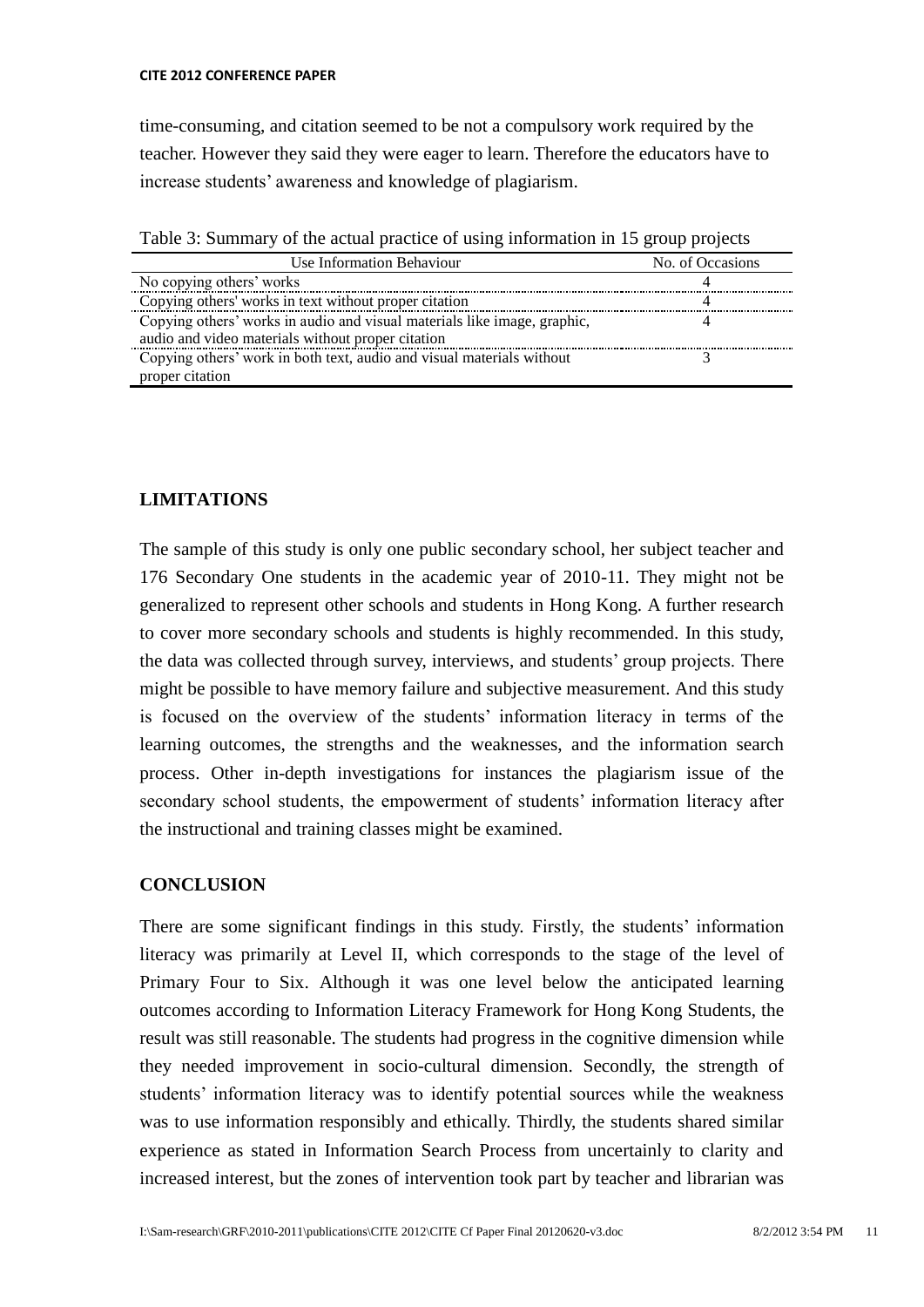inadequate. Fourthly, there were many rooms to enhance students' information literacy such as providing instruction training and library resources support. Fifthly, the students did not use information properly in their group projects. The educators have to increase students' awareness and knowledge of plagiarism. To sum up, the students have to gear up their information literacy.

This study reflected the current level of students' information literacy. The educators can base on this empirical evidence to do further research and sharpen their focus on certain aspects to enhance students" information literacy such as providing instruction class and designing appropriate pedagogical approach. Empowering students" information literacy in the  $21<sup>st</sup>$  century is one of the significant issues in the education.

## **REFERENCES**

- Allen, S.M. (2007). Information Litearcy, ICT, High School, and College Expectations. *Knowledge Quest, 35*(5), 18-24.
- American Library Association. (1989). Presidential Committee on Information Literacy: Final Report. Chicago, IL:ALA.
- Branch, J. (2003). Instructional Intervention is Key: Supporting Adolescent Information Seeking. *School Libraries Worldwide, 9*, 47-61.
- Bundy, A. (2004). Australian & New Zealand Information Literacy Framework: Principle, Standards & Practice. Adelaide: Australian and New Zealand Institute for Information Literacy. Retrieved 2 May, 2012, from http://www.library.unisa.edu.au/learn/infolit/Infolit-2nd-edition.pdf
- Burhanna, K.J., & Jensen, M.L. (2006). Collaboration for Success: High School to College Transitions. *Reference Services Review, 34*(4), 509-519.
- Candy, P. (2002). *Lifelong Learning and Inforamtion Litearcy*. White Paper prepared for UNESCO, the U.S. National Commission on Libraries and Information Science, and the National Forum on Information Literacy, for use at the Information Literacy Meeting of Experts, Prague, The Czech Republic, available at http://www.nclis.gov/libinter/infolitconf&meet/candy-paper.html
- Case, D.O. (2007). *Looking for Information: A Survey of Research on Information Seeking, Needs, and Behavior* (2nd ed.). Amsterdam; London: Academic Press.
- Chu, S. (2009). Inquiry project-based learning with a partnership of three types of teachers and the school librarian. *Journal of the American Society for Information Science and Technology, 60(8)*: 1671-1686

Chu, S., & Law, N. (2005). Development of Information Search Expertise: Research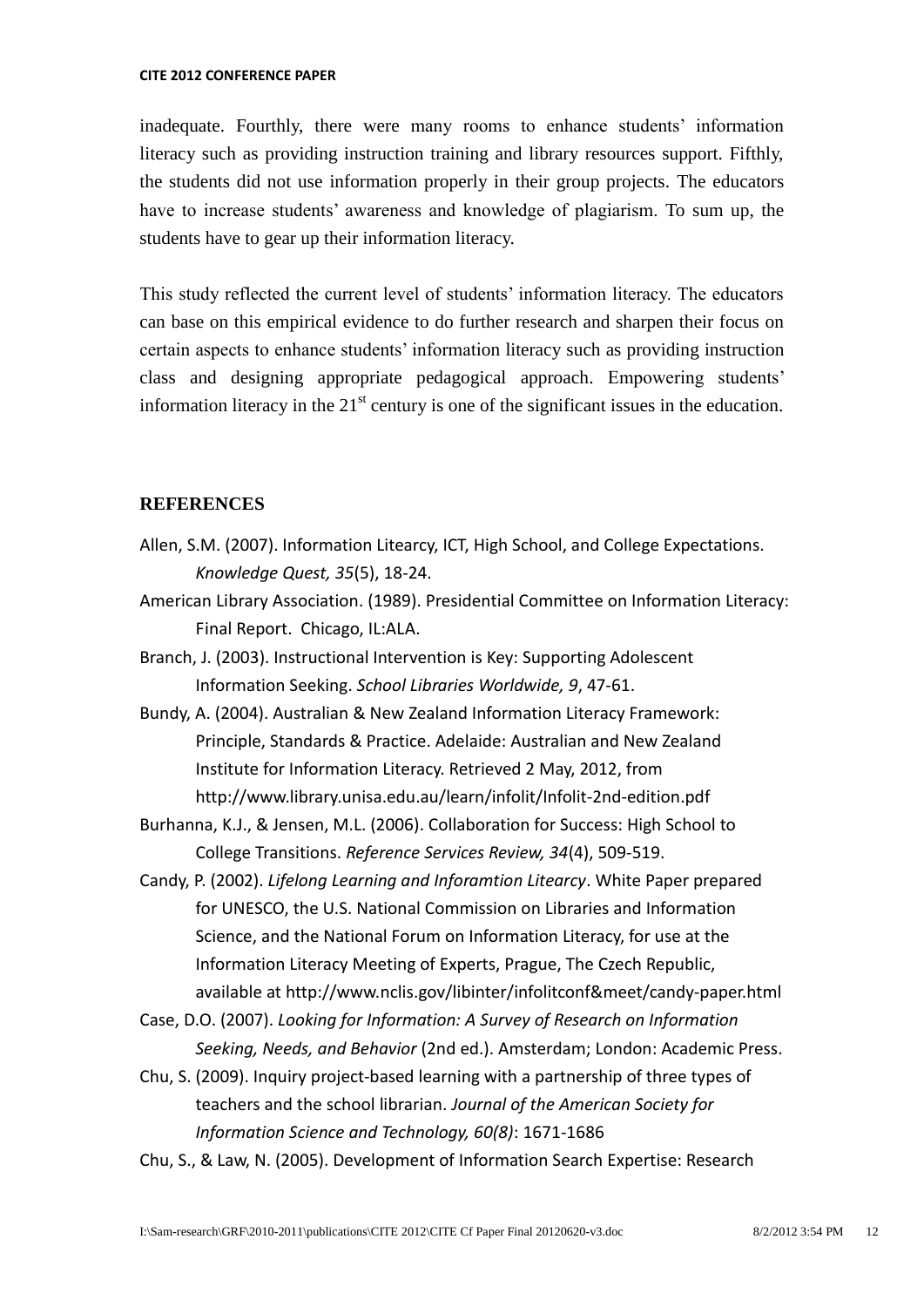Students' Knowledge of Databases. *Online Information Review, 29*, 621-642.

- Chu, S., & Law, N. (2007). Development of Information Search Expertise: Postgraduates' Knowledge of Searching Skills. *Libraries and the Academy, 7*, 295-316.
- Chu, S.K.W., Tavares, N.J., Chu, D., Ho, S.Y., Chow, K., Siu, F.L.C., & Wong, M. (2012). *Developing Upper Primary Students' 21st Century Skills: Inquiry Learning through Collaborative Teaching and Web 2.0 Technology*: Hong Kong: Centre for Information Technology in Education, Faculty of Education, The University of Hong Kong.
- Chu, S.K.W., Tse, S.K., & Chow, K. (2011). Using Collaborative Teaching and Inquiry Project-based Learning to Help Primary School Students Develop Information Literacy and Information Skills. *Library & Information Science Research,* 33, 132-143.
- Curriculum Development Council. (2001). Learning to Learn The Way Forward in Curriculum Development. Retrieved 2 May, 2012, from http://cd1.edb.hkedcity.net/cd/EN/Content\_2908/e00/summary.pdf
- Dunaway, M.K., & Orblych, M.T. (2011). Formative Assessment: Transforming Information Literacy Instruction. *Reference Services Review, 39*(1), 24-41.
- Dunn, K. (2002). Assessing Information Literacy Skills in the California State University: A Progress Report. *Journal of Academic Librarianship, 28*(1/2), 26-35.
- Education and Manpower Bureau. (2005). Information Literacy Framework for Hong Kong Students: Building the Capacity of Learning to Learn in the Information Age. Retrieved 23 April, 2012, from

http://www.edb.gov.hk/FileManager/EN/Content\_7010/public%20(eng\_finial \_version).pdf

- Emmett, A., & Emde, J. (2007). Assessing Information Literacy Skills using the ACRL Standards as a Guide. *Reference Services Review, 35*(2), 210-229.
- Ferguson, J.E., Neely, T.Y., & Sullivan, K. (2006). A Baseline Information Literacy Assessment of Biology Students. *Reference & User Services Quarterly, 46*(2), 61-71.
- Green, R., & Bowser, M. (2006). Observations from the Field: Sharing a Literature Review Rubric. *Journal of Library Administration, 45*(1/2), 185-202.
- Guthrie, J.T., Wigfield, A., Barbosa, P., Perencevich, K.C., Taboada, A., Davis, M.H., Scaffiddi, N.T., & Tonks, S. (2004). Increasing Reading Comprehension and Engagement through Concept-oriented Reading Instruction. *Journal of Educational Psychology, 96*, 403-423.
- Harada, V.H., Kirio, C., & Yamamoto, S. (2008). *Collaborating for Project-Based Learning in Grades 9-12*. Worthington, OH: Linworth Publishing.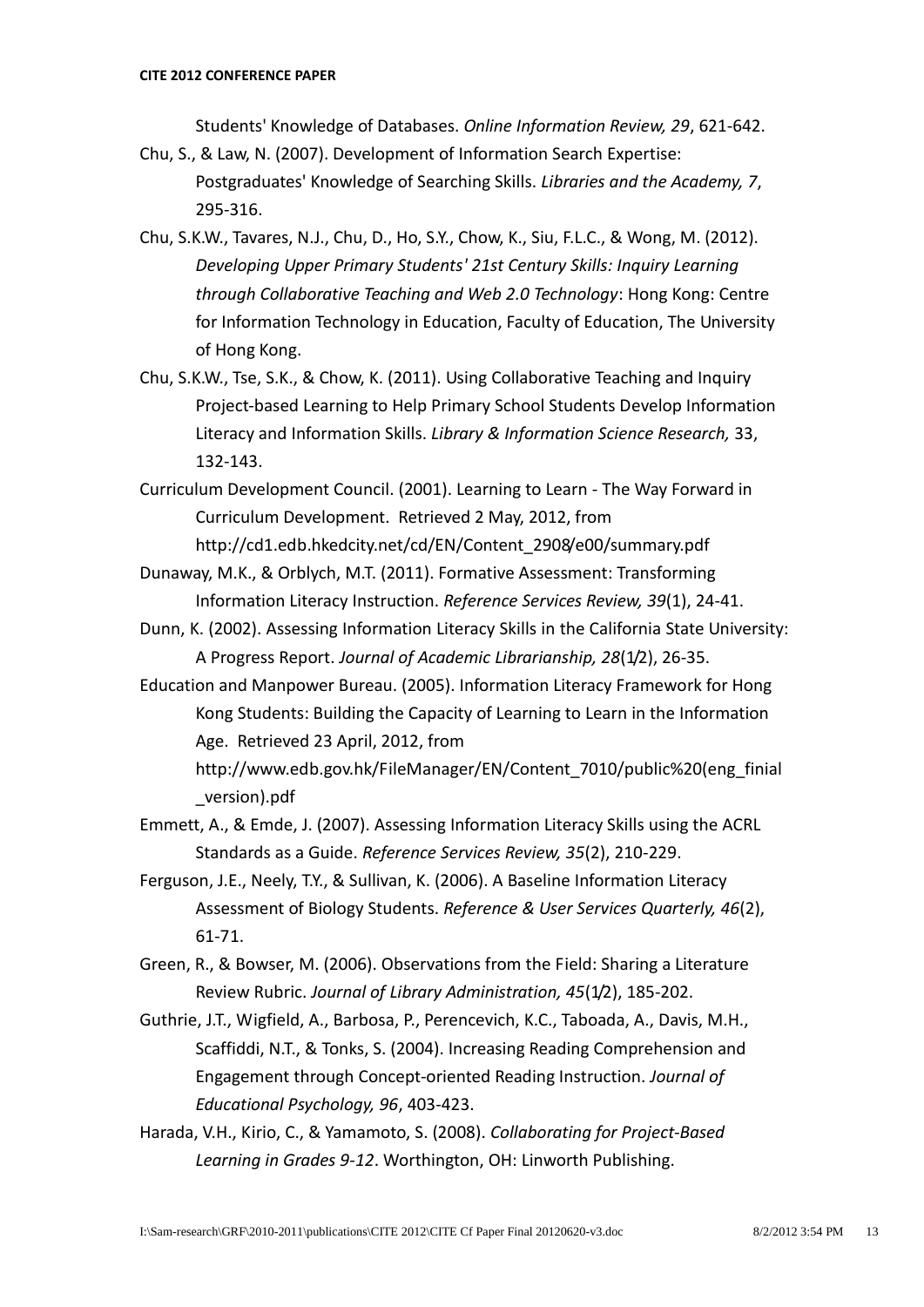- Harada, V.H., & Yoshina, J.M. (2004). *Inquiry Learning Through Librarian-Teacher Partnerships*. Worthington, OH: Linworth Publishing.
- Hmelo-Silver, C.E., Duncan, R.G., & Chinn, C.A. (2007). Scaffolding and Achievement in Problem-based and Inquiry Learning: A Reponse to Kirchner, Sweller, and Clark. *Educational Psychologist, 42*, 99-107.
- Houlson, V. (2007). Getting Results from One-shot Instruction: A Workshop for First Year Students. *College and Undergraduate Libraries, 14*(1), 89-108.
- Johnston, B., & Webber, S. (2003). Information Literacy in Higher Education: A Review and Case Study. *Studies in Higher Education, 28*(3), 335-352.
- Julien, H., & Barker, S. (2009). How High-School Students find and evaluate scientific information: A Basis for Information Literacy Skills Development. *Library & Information Science Research, 31*, 12-17.
- The University of Hong Kong. (2002). What is Plagiarism? Retrieved 2 May, 2012, from http://www0.hku.hk/plagiarism/
- Kuhlthau, C.C. (2004a). Information Search Process Retrieved 2 April, 2012, from http://comminfo.rutgers.edu/~kuhlthau/information search process.htm
- Kuhlthau, C.C. (2004b). *Seeking Meaning: A Process Approach to Library and Information Services* (2nd ed.). Westport, CT: Libraries Unlimited.
- Langer, J.A. (2001). Beating the odds: Teaching Middle and High School Students to Read and Write Well. *American Educational Research Journal, 38*, 837-880.
- Leckie, G.J., & Fullerton, A. (1999). Information Literacy in Science and Engineering Undergraduate Education: Faculty Attitudes and Pedagogical Practices. *College & Research Libraries, 60*(1), 9-29.
- Association of College and Research Libraries. (2000). Information Literacy Competency Standards for Higher Education. Chicago: ACRL.
- Lindauer, B.G. (2004). The Three Arenas of Information Literacy Assessment. *Reference User Services Quarterly, 44*(2), 122-129.
- Lynch, S., Kuipers, J., Pyke, C., & Szesze, M. (2005). Examining the Effects of a Highly Rated Science Curriculum Unit on Diverse Populations: Results from a Planning Grant. *Journal of Research in Science Teaching, 42*(8), 912-946.
- Maughan, P.D. (2001). Assessing Information Literacy among Undergraduates: A Discussion of the Literature and the University of California-Berkeley Assessment Experience *College & Research Libraries, 62*(1), 71-85.
- Nutefall, J. (2005). Paper Trail: One Method of Information Literacy Assessment. *Research Strategies, 20*(1/2), 89-98.
- Oakleaf, M. (2009). The Information Literacy Instruction Assessment Cycle: A Guide for Increasing Student Learning and Improving Librarian Instructional Skills. *Journal of Documentation, 65*(4), 539-560.